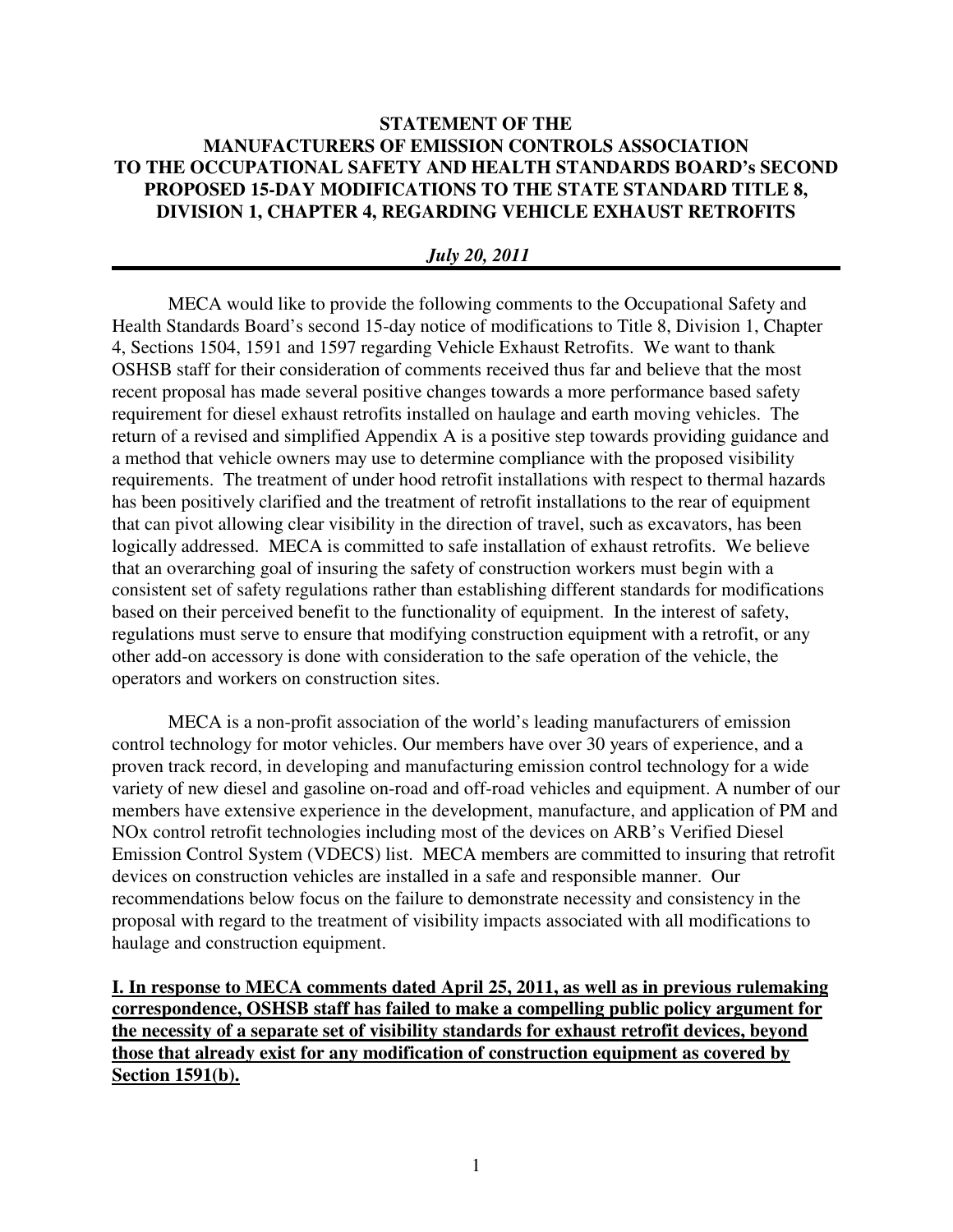OSHSB staff has repeatedly failed to consistently treat the visibility impacts caused by all modifications to construction equipment such as the installation of third-party, aftermarket accessories and rather provided weak, hand waiving arguments why exhaust retrofits should be singled out. Since the very beginning, when Petition 507 was approved, MECA has supported the petitioners request for consistent treatment for all modifications as defined by Section 1591(b). In response JK4 of the Summary and Responses to Comments, staff stated that "MECA objected to the petitioner's language that 1591(b) should be amended to include visibility impacts to the rear of the vehicle and in turn sought an exemption for exhaust retrofits to allow a limited amount of visibility masking". A careful examination of our comments dated November 20, 2008 reveals that VDECS manufacturers objected to the petitioner's language requiring OEM approval of modifications to vehicles because it established a conflict of interest in cases where OEM's were selling their own exhaust retrofit products. MECA recognized that visibility masking was already being allowed for hundreds of third-party accessories installed on construction equipment in the absence of a visibility guideline, and therefore any different treatment of exhaust retrofits would be inconsistent with the current regulation. Visibility and safety should not be weighed against the functional benefit of the modification.

At the time the petition was filed (August 7, 2008), CARB had established regulations that required exhaust retrofits on approximately 100,000 in-use, off-road construction vehicles. The petitioners were concerned that thousands of exhaust retrofits would have to be installed on off-road vehicles and this would result in a significant increase in the number of workplace accidents due to potential blocked visibility. On December 17, 2010, The California Air Resources Board amended their regulation to no longer require the installation of exhaust retrofits to comply with their off-road regulation but rather allowing retrofits to be used as a voluntary compliance option at the discretion of fleet owners. These changes have resulted in very few off-road retrofit installations since the ARB regulations have been changed and it is no longer true that thousands of retrofits will be installed as claimed by OSHSB staff. On the other hand, hundreds of third-party add-on accessories are installed on off-road vehicles each year for which the vehicle was not originally designed. These accessories were developed by third-party suppliers to increase the functionality of the equipment above and beyond its original intended application (see examples provided by Charles Call dated 2/17/11). Since the elimination of a retrofit mandate to CARB's off-road regulation, the choice made by owners to modify off-road vehicles by installing retrofits or any other aftermarket part is strictly voluntary. In their response to JK4, staff argues that expanding the scope of the proposal to include all equipment and accessories would require more work and delay the adoption of an effective standard or possibly require multiple standards to be developed. In fact OSHSB staff fails to recognize that an effective and non-biased standard (ISO 5006) already exists which is the basis for the use of a 40 inch perimeter as in the proposed Appendix A. A safe visibility limit should not be any different for one modification versus another. In fact ISO 5006 makes no such distinction and we continue to assert that consistency and necessity have been overlooked in the proposed regulation.

To our knowledge, no accidents have ever been attributed to the presence of exhaust retrofit devices on construction vehicles and therefore the necessity to establish a separate regulation (1591(m)) for exhaust retrofits, beyond what is already covered by Section 1591(b)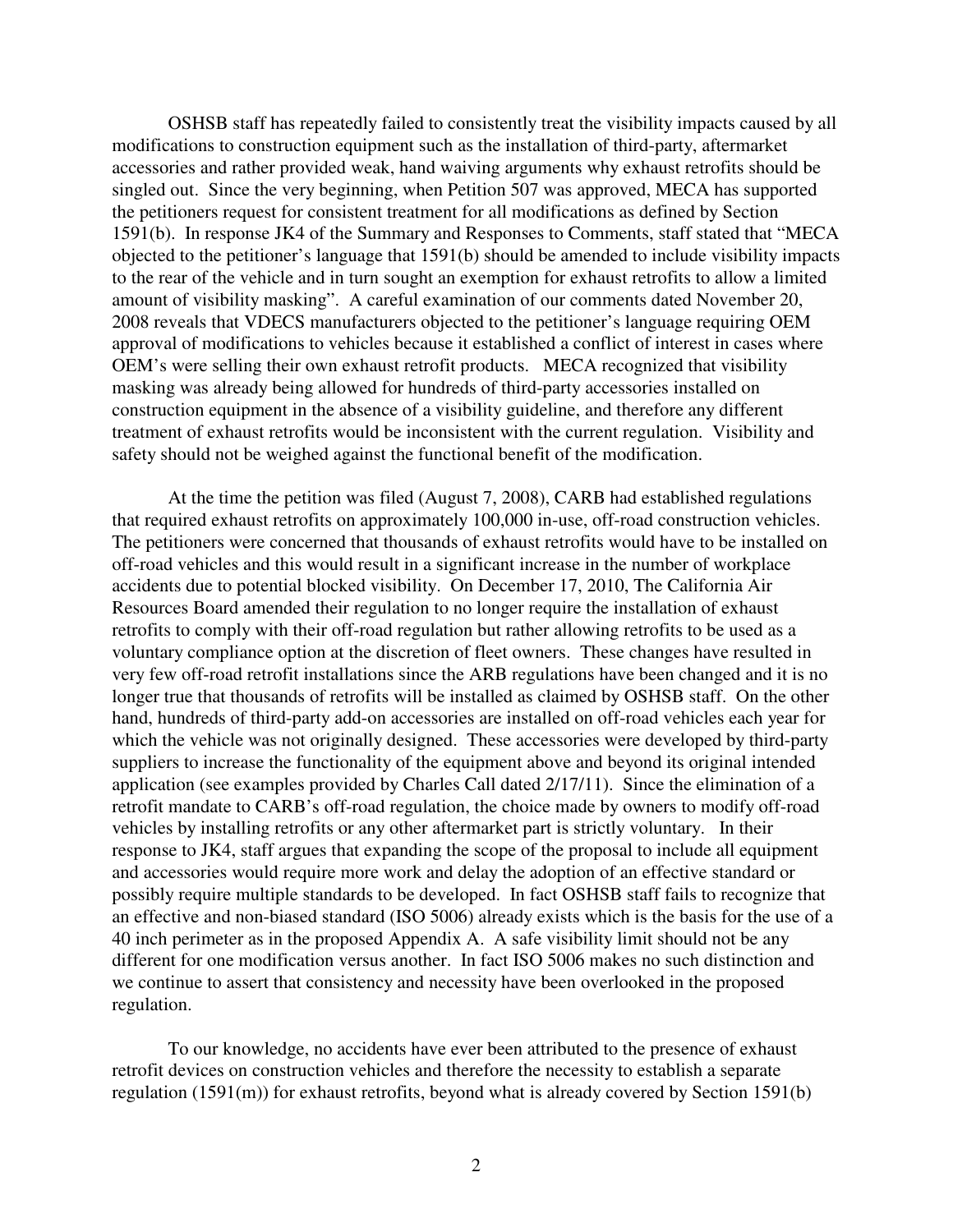has not been justified. OSHSB has not provided any data or evidence that would suggest that diesel retrofits have been found to increase the number of accidents due to visibility impairment. MECA agrees that any modification of an OEM vehicle design must incorporate safety as the overarching goal. Our industry takes the safe operation and installation of emission control devices very seriously and recognizes that accidents on worksites that are attributed to blocked operator visibility occur every year. We also believe that if a regulation is truly motivated by a desire to address the root cause of visibility based workplace accidents, than it must be consistent in its approach toward addressing the root cause and not discriminate between add-on devices. In their most recent response to the first 15 day comments, staff has failed to justify the necessity of a visibility standard specific to exhaust retrofits or why the installation of exhaust retrofits should be treated differently from the installation of other aftermarket parts on off-road equipment. Since the removal of a retrofit mandate in CARB's off-road regulation the threat of thousands of installed retrofits no longer exists and in fact are not being sold in greater numbers than any other aftermarket parts.

## **II. MECA requests that Appendix A be modified to combine the originally proposed 5 foot high perimeter, 40 inches from the vehicle together with the camera positioned at the operators seated position as this would represent the best real world and simple procedure for determining the view that an operator would have while operating the vehicle.**

We support the concept of simplifying Appendix A to use a camera rather than the LED apparatus of the February  $17<sup>th</sup>$  proposal. We believe this approach is much easier to follow and achieves the overall objective of depicting the view of the operator. In the original (February  $17<sup>th</sup>$ ) proposed Appendix A, staff relied on a 5 foot high perimeter line, 40 inches away from the vehicle to represent the chest height of a worker on the ground as recommended in ISO 5006. In their latest proposal, the 40 inch perimeter line was dropped to ground level which is a height where no worker would ever be positioned. We believe that a five foot high perimeter represents a more realistic position of a site worker. In their response to comments, staff argues that a height of 5 feet would not protect workers kneeling on the ground. In this case a height of 3.5 feet may be more suitable and certainly more realistic than at ground level.

## **III. MECA requests that the camera lens position allow for a horizontal 8 inch range of motion from the seat reference point to represent the operator's ability to move his or her head and torso.**

In the original (February 17, 2011) proposed Appendix A, the 8 inch spacing of the two light sources was incorporated to "simulate the operator's ability to move his or her head and torso, which increases the horizontal range of eye positions". An operator is not fixed in a rigid seat position and the above provision would be a more realistic representation of the operator's field of view. This was included in the original measurement procedure in Appendix A. The simplified procedure, using the camera, would be maintained by taking photographs positioned 4 inches to the right and left of the seat reference point in the direction of the retrofit.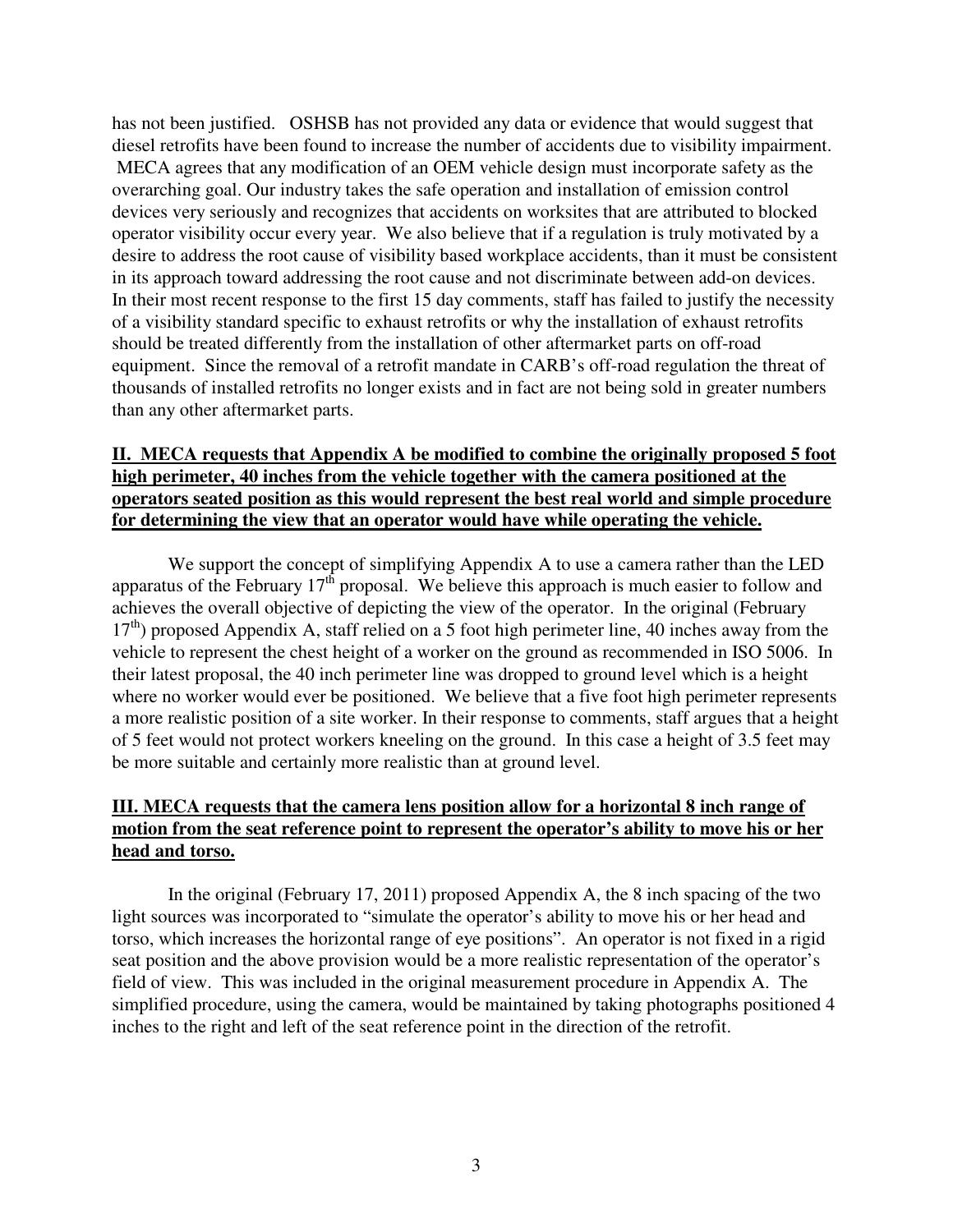# **IV. MECA requests that staff clarify the handling of certain equipment like scrapers or graders where the entire side of the vehicle is blocked from view even beyond a 40 inch perimeter by the hood of the vehicle itself.**

This scenario creates an inconsistency in regulatory law where a piece of equipment that failed the visibility test would be allowed to operate in a workplace as long as it does not have a retrofit installed. In some vehicles like scrapers, graders and haulage vehicles, an operator must rely on the OEM installed parabolic mirror to insure that a worker is not at risk of being injured next to the vehicle. A retrofit positioned to the side of a scraper or grader would not block any more of the 40" boundary than the original vehicle itself. **Since these vehicles are not designed to travel sideways, some limited masking equal to or less than the OEM muffler that is replaced should be allowed. This would be similar to the provision allowed for retrofits installed to the rear of excavators.** MECA provides the attached example of a scraper where the retrofit (Figure 1) clearly improves the visibility over the OEM designed muffler (Figure 2). The current language would not allow this retrofit installation because it may block a portion of the 40" perimeter line. **Similar to the treatment of exhaust stacks, we request that the regulation allow retrofit installations that result in equal or less masking than OEM components that they replace.** Figures 1 and 2 also demonstrate that on some equipment, like this scraper, the visibility to the entire side of the vehicle is blocked by the hood unless the driver relies on the OEM mirrors that are provided for that purpose. In staff's response to JK5, they argue that "Mr. Kubsh provided no evidence that vehicles with mirrors and an obstructed view to the rear are as safe as vehicles with mirrors and an unobstructed view to the rear". MECA provides this example, (Figures 1  $\&$  2), to show how the use of an OEM mirror makes the vehicle safer whether the view is obstructed or unobstructed. In fact a completely unobstructed view provides no visibility within 40 inches of the sides of the vehicle without the use of the mirror.



Figure 1: Retrofit reduces masking caused by Figure 2: Masking caused by OEM muffler OEM muffler outlined in red.

**V. MECA continues to believe that mirrors are essential visibility aids and therefore the use of OEM installed mirrors should be allowed when assessing visibility around a vehicle or equipment.**